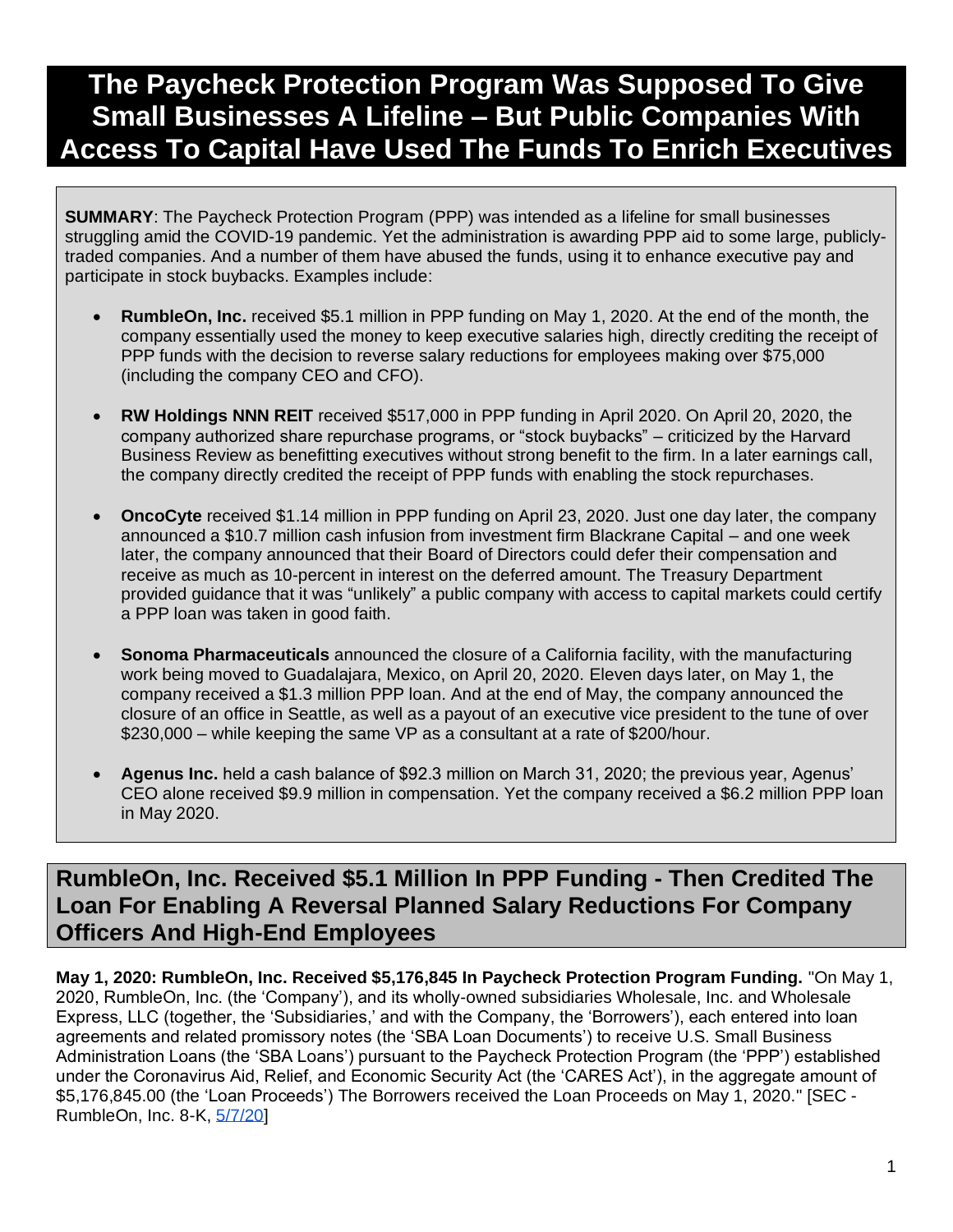**Following The Receipt Of A PPP Loan, RumbleOn, Inc. Said It Removed Plans To Implement Salary Reductions For Employees Making Over \$75,000 - Including Its CEO And CFO.** "On April 9, 2020, the Company reported that it would implement temporary salary reductions for those employees whose annual salaries exceed \$75,000, including, in consultation with the Compensation Committee of the Company's Board of Directors, the salaries of our Chief Executive Officer and Chief Financial Officer. As a result of the Company's approval of Paycheck Protection Program funds on May 1, 2020, the Company has determined that these salary reductions are not needed at this time and such reductions were not implemented." [SEC - RumbleOn, Inc., 10-K, [5/29/20\]](https://www.sec.gov/Archives/edgar/data/1596961/000165495420006126/rmbl_10k.htm)

# **RW Holdings NNN REIT Credited The Receipt Of PPP Loan For Opening Up Cash Resources For A "Small Amount Of Share Repurchases"**

# **RW Holdings NNN REIT Inc. Received \$517,000 In PPP Funding**

**RW Holdings NNN REIT Inc. Received \$517,000 In Paycheck Protection Program Funding.** "We have received a question pertaining to NNN REIT's ability to apply for a PPP loan under the CARES Act? Yes, our subsidiary was eligible for the Paycheck Protection Program, commonly referred to as PPP, so we applied and our subsidiary was approved for a loan of \$517,000." RW Holdings did not specify the exact date the loan funds were received in their SEC filings. [SEC - RW Holdings NNN Reit Inc. 8-K (EX-99.1), [5/28/20\]](https://www.sec.gov/Archives/edgar/data/1645873/000114036120012598/ex99-1.htm)

#### **Following The Receipt Of PPP Funds, RW Holdings Announced The Money Enabled A Small Amount Of Stock Buybacks – Criticized By Harvard Business Review As Only Benefitting Executives And Not The Company**

**RW Holdings NNN REIT Said PPP Funds To A Subsidiary Had Allowed The Company To Use Cash Resources For "A Small Amount Of Share Repurchases Last Month."** "We have received a question pertaining to NNN REIT's ability to apply for a PPP loan under the CARES Act? Yes, our subsidiary was eligible for the Paycheck Protection Program, commonly referred to as PPP, so we applied and our subsidiary was approved for a loan of \$517,000. […] This loan helped offset reduced rent collections and allowed us to use other cash resources for mortgage payments and a small amount of share repurchases last month." [SEC - RW Holdings NNN Reit Inc. 8-K (EX-99.1), [5/28/20\]](https://www.sec.gov/Archives/edgar/data/1645873/000114036120012598/ex99-1.htm)

• **April 20, 2020: RW Holdings NNN REIT Announced Amended Share Repurchase Programs For Shares Of Its Class C And Class S Common Stock.** "RW Holdings NNN REIT, Inc. (the 'Company') maintains share repurchase programs (the 'SRPs') to provide limited liquidity to holders of shares of the Company's Class C and Class S common stock. Notwithstanding these SRPs, real estate programs, such as the Company, represent an illiquid asset class and there is no guarantee that liquidity will be available, particularly over the short term. On April 20, 2020, the Company's board of directors approved amended and restated SRPs for shares of its Class C and Class S common stock." [SEC - RW Holdings NNN Reit Inc. 8-K, [4/20/20\]](https://www.sec.gov/Archives/edgar/data/1645873/000114036120009254/nc10011128x1_8k.htm)

**Harvard Business Review: Stock Buybacks Have No Productive Impact On A Firm's Capabilities As Benefits Go To Top Shareholders.** "Even as the United States continues to experience its longest economic expansion since World War II, concern is growing that soaring corporate debt will make the economy susceptible to a contraction that could get out of control. The root cause of this concern is the trillions of dollars that major U.S. corporations have spent on open-market repurchases — aka 'stock buybacks' — since the financial crisis a decade ago. […] Stock buybacks made as open-market repurchases make no contribution to the productive capabilities of the firm. Indeed, these distributions to shareholders, which generally come on top of dividends, disrupt the growth dynamic that links the productivity and pay of the labor force. The results are increased income inequity, employment instability, and anemic productivity." [Harvard Business Review, [1/7/20\]](https://hbr.org/2020/01/why-stock-buybacks-are-dangerous-for-the-economy)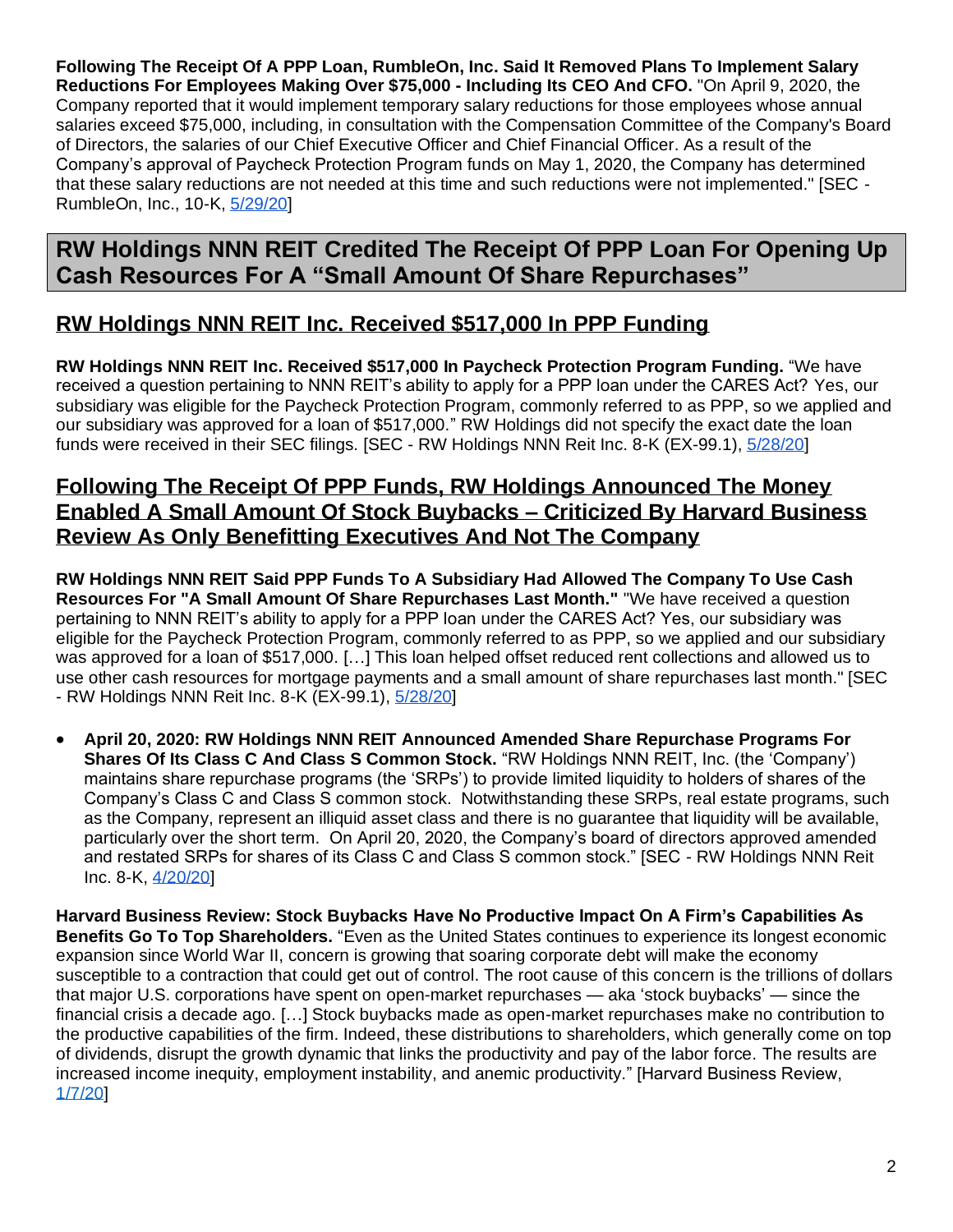# **After Receiving A PPP Loan, OncoCyte Went On To Raise \$10.7 Million From Investors – And Offered Executives 10-Percent Interest On Deferred Compensation**

### **One Day After Receiving A \$1.14 Million PPP Loan, OncoCyte Announced A \$10.7 Million Investment From An Investment Firm**

**April 23, 2020: OncoCyte Entered Into Agreement For \$1.14 Million Under The Paycheck Protection Program.** "On April 23, 2020, Oncocyte entered into a U.S. Small Business Administration ("SBA") Paycheck Protection Program ('PPP') promissory note in the principal amount of \$1,140,930 payable to Silicon Valley Bank (the 'Bank') evidencing a PPP loan from the Bank. The PPP loan will bear interest at a rate of 1% per annum." [OncoCyte 8-K, filed [4/29/20\]](https://www.sec.gov/Archives/edgar/data/1642380/000149315220007389/form8-k.htm)

**April 24, 2020: OncoCyte Announced \$10.7 Million In Institutional Investment From Blackcrane Capital Among Other Firms, Leading To "Strengthened Balance Sheet" For "Now…A Commercial Stage Company, As We Work To Grow Our Market."** "Oncocyte Corporation (NYSE American: OCX), a molecular diagnostics company with a mission to provide actionable answers at critical decision points across the cancer care continuum, today announced that it has entered into definitive agreements with, among other institutional investors, Blackcrane Capital, LLC, an investment management company employing an unconstrained, change-oriented investment approach, to purchase approximately \$10.7 million of Oncocyte's common shares in a registered offering priced "at market", which was the closing price immediately preceding the offering. This offering was completed directly with the institutional investors and the Company incurred no placement agent fees. 'Our strengthened balance sheet will facilitate our continued progress and execution, now as a commercial stage company, as we work to grow our market and further expand our offerings in lung and beyond.'" [OncoCyte press release, [4/24/20\]](https://www.globenewswire.com/news-release/2020/04/24/2021657/0/en/Oncocyte-Announces-10-7-Million-Registered-Offering.html)

**Treasury Department: "Unlikely" That A Public Company With Substantial Market Value And Access To Capital Markets Can Certify A PPP Loan Was Taken In Good Faith.** "Under new Treasury guidance issued Thursday, PPP borrowers must certify 'in good faith' that they absolutely need the loans to keep operating. That includes taking into account aspects such as business activity and their ability to access other sources of capital. 'It is unlikely that a public company with substantial market value and access to capital markets will be able to make the required certification in good faith, and such a company should be prepared to demonstrate to Small Business Administration, upon request, the basis for its certification,' according to the Treasury guidance released Thursday." [CNN, [4/23/20\]](https://www.cnn.com/2020/04/23/business/treasury-public-companies-ppp-loans-repay/index.html)

#### **A Week After Receiving PPP Funds, OncoCyte Announced The Board Of Directors Could Defer Compensation – With As Much As 10-Percent Interest**

**April 29, 2020: OncoCyte Filing Announced Board Of Directors, Execs Could Defer Portion Of Their Compensation And Accrue As Much As 10-Percent Interest On Deferred Amount.** "Our Board of Directors has approved a compensation deferral program to enhance Company liquidity in response to COVID-19 related economic uncertainty. Under the deferral program, certain Company executives may defer a portion of their salaries and bonuses, and Company directors may defer a portion of their director fees, beginning in May 2020 through December 2020. Deferred amounts will bear interest up to 10% per annum, and we will pay all amounts deferred, plus accrued interest (combined, "the deferral amount"), by December 31, 2020. The deferral amount to be paid may be settled with cash, Oncocyte common stock, or a combination of both. If the executive or director requests that all or a portion of the balance be paid in Oncocyte common stock at the end of the deferral period, the stock shall be issued at the then current market price in lieu of cash, subject to approval by the Compensation Committee of the Board of Directors." [SEC - OncoCyte 8-K, filed [4/29/20\]](https://www.sec.gov/Archives/edgar/data/1642380/000149315220007389/form8-k.htm)

• **CEO Deferred 30% Of Base Salary Plus \$186K Bonus At Interest Rate Of 10%; CFO and Chief Scientific Officer Deferred 20% Of Base Salary At Interest Rate Of \$6%.** "Ronald Andrews, our Chief Executive Officer, has agreed to defer 30% of his base salary, and \$186,240 of a discretionary bonus that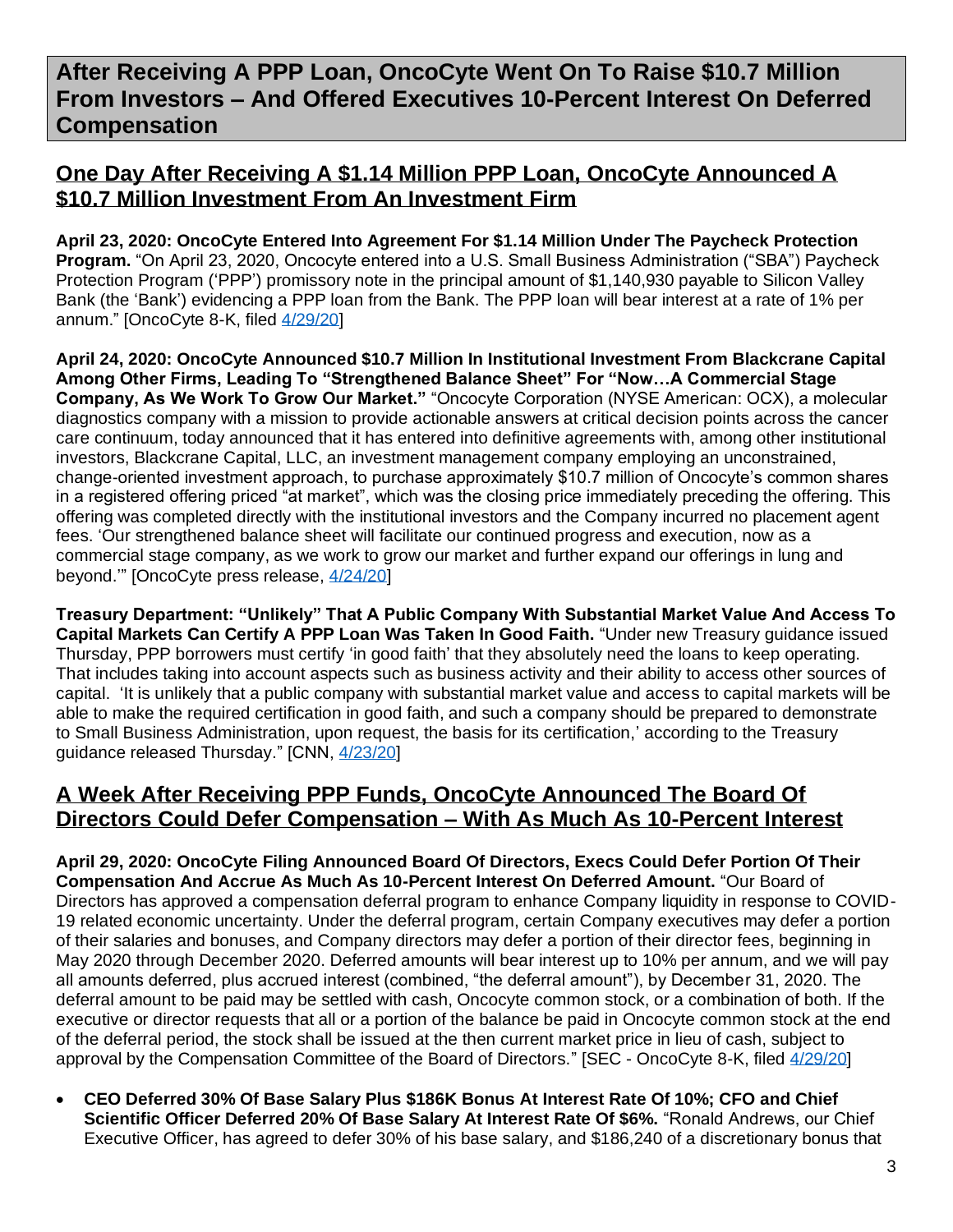otherwise would have been payable in cash. Mr. Andrews' deferred salary amounts will bear interest at 10% per annum, and his deferred bonus will bear interest at 6% per annum. Mr. Andrews has also agreed to accept restricted stock units ("RSUs") for 106,221 shares of common stock under our 2018 Equity Incentive Plan (the "Incentive Plan") in lieu of \$279,360 in cash as part of his discretionary bonus, without application of the deferred payment and interest provisions of his Deferral Agreement so that the RSUs will not be part of his "deferral payment" described below. The 106,221 shares of RSUs were determined based on the cash payable value of \$279,360 divided by the \$2.63 per share closing price of Oncocyte common stock as quoted on the NYSE American on May 7, 2020. The RSUs will vest on May 7, 2021, the anniversary of the grant date. Mitchell Levine, our Chief Financial Officer, and Lyndal Hesterberg, our Chief Scientific Officer, each agreed to defer 20% of his base salary, which will bear interest at 6% per annum." [SEC - OncoCyte 8-K, filed  $\frac{5}{12/20}$ ]

**Sonoma Pharmaceuticals Closed An American Facility To Mexico 11 Days Before Receiving \$1.3 Million In PPP Funding – And Proceeded To Arrange A \$230,000 Payout For A Top Executive By The End Of The Month**

#### **Sonoma Pharmaceuticals Closed A California Facility To Move Manufacturing To Mexico On April 20, 2020 – On May 1, 2020, They Received \$1.3 Million In PPP Funding**

**April 20, 2020: Sonoma Pharmaceuticals Announced It Was Closing California Facility, Transferring Remaining Manufacturing Work To Guadalajara, Mexico.** "Sonoma Pharmaceuticals Inc. will close its Petaluma headquarters and production plant this summer, as the company shifts the remainder of local manufacturing to its Mexican operation. The publicly traded company, which was founded in 1999 and produces treatments for people with chronic skin conditions, has been evaluating its business operations since early 2019 to find a way to become profitable, according to an April 20 filing with the Securities and Exchange Commission. The company said in the filing closing the Petaluma plant will result in 'significant savings' and its work for customers in the United States could be done at its plant in Guadalajara, which serves international customers. Sonoma Pharmaceuticals will move some of its corporate functions to an existing office in Woodstock, Georgia." [Press-Democrat, [4/28/20\]](https://www.pressdemocrat.com/business/10928171-181/sonoma-pharmaceuticals-plans-to-close)

- **Headline: Press-Democrat: "Sonoma Pharmaceuticals Plans To Close In Petaluma And Transfer Work To Its Mexican Plant."** [Press-Democrat, [4/28/20\]](https://www.pressdemocrat.com/business/10928171-181/sonoma-pharmaceuticals-plans-to-close)
- **As Of March 2019, Sonoma Pharmaceuticals Employed 62 Full-Time Employees In The US And Netherlands; 191 Contract Employees In Mexico.** "The company's last annual report said it had 62 fulltime employees and one part-time employee in the United States and the Netherlands, as of March 31, 2019. It also had 191 employees in Mexico that were contracted through an employment agency." [Press-Democrat, [4/28/20\]](https://www.pressdemocrat.com/business/10928171-181/sonoma-pharmaceuticals-plans-to-close)

**May 1, 2020: Sonoma Pharmaceuticals Received A \$1.3 Million PPP Loan.** "On May 1, 2020, we received loan proceeds in the amount of \$1.3 million under the Paycheck Protection Program, or PPP, from Coastal States Bank, Georgia. The PPP, established as part of the Coronavirus Aid, Relief and Economic Security Act, or CARES Act, provides for loans to qualifying businesses for amounts up to 2.5 times of the average monthly payroll expenses of the qualifying business. The loans and accrued interest are forgivable after eight weeks as long as we use the loan proceeds for eligible purposes, including payroll, benefits, rent and utilities, and we maintain our payroll levels. The amount of loan forgiveness will be reduced if we terminate employees or reduce salaries during the eight-week period." [Sonoma Pharmaceuticals 8-K, [5/4/20\]](https://www.sec.gov/Archives/edgar/data/1367083/000168316820001386/sonoma_8k.htm)

#### **One Month After Receiving The PPP Loan, Sonoma Announced The Closure Of Its Seattle Office And A Payout Of Their Executive Vice President**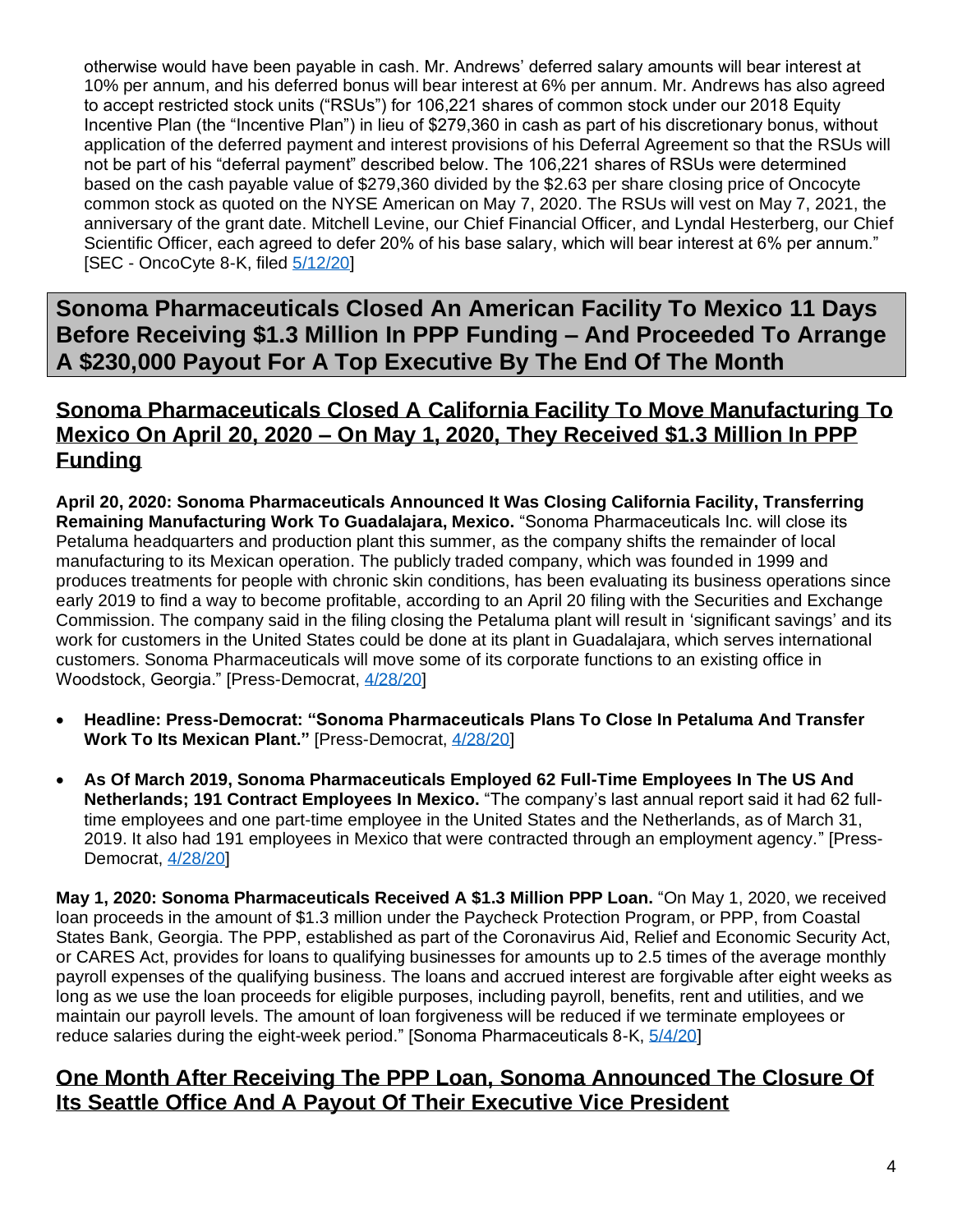**May 29, 2020: Sonoma Pharmaceuticals Announced It Would Close Its Seattle Office And Pay Out Executive VP More Than \$230,000 In Cash, While Continuing To Pay His Health Care Fees For Up To A Year And Keeping Him On As Consultant At Rate Of \$200/Hour.** "As previously announced, at the beginning of 2019 we began to carefully evaluate our business with the goal of achieving and sustaining profitability. As part of this process, we are consolidating most of our corporate functions in our offices in Woodstock, Georgia. In May, we closed our offices in the Seattle, Washington area. As part of this consolidation, on May 29, 2020, Dr. Robert Northey was released as our Executive Vice President of Research and Development. Dr. Northey has agreed to stay on as a consultant to provide continuity in our research and development activities. Dr. Northey has been a critical contributor to many of our product development activities and we thank him for all of his services over the last 17 years. We look forward to ongoing collaboration. In connection with Dr. Northey's termination we entered into a separation and release agreement. Pursuant to the agreement Dr. Northey will receive \$204,000 in cash as a separation payment plus \$26,600 for accrued paid time off. We will continue to reimburse Dr. Northey for his health care expenses for him and his dependents for twelve months should he so elect. All outstanding time-based equity-based compensation awards granted to Dr. Northey during his employment shall become fully vested and remain exercisable for the remainder of their full term. On May 30, 2020, we entered into a consulting agreement with Dr. Robert Northey. Pursuant to the terms of the agreement, Dr. Northey will provide consulting and advisory services in order to assist with the transition to a new research and development department. We will pay Dr. Northey a fee of \$200 per hour." [Sonoma Pharmaceuticals 8-K, filed [6/4/20\]](https://www.sec.gov/Archives/edgar/data/1367083/000168316820001864/sonoma_8k-060320.htm)

## **Agenus Inc. – Who Paid Their CEO Nearly \$10 Million In 2019, And Had Cash Reserves Of \$92.3 Million In March – Accepted A \$6.2 Million PPP Loan**

**Agenus CEO Received \$9,937,038 In Compensation In 2019.** [Agenus DEF14A, filed [4/28/20\]](https://www.sec.gov/Archives/edgar/data/1098972/000119312520122999/d860799ddef14a.htm#toc860799_5)

**As Of March 31, 2020, Agenus Had Cash Balance Of \$92.3 Million.** "We ended the first quarter of 2020 with a cash balance of \$92.3 million as compared to \$61.8 million at December 31, 2019. For the first quarter ended March 31, 2020, we reported a cash burn from our operations of \$32 million. Net loss for the quarter was \$45 million or \$0.31 per share which included non-cash expenses of \$16 million. We generated net income for the same period in 2019 of \$17 million or \$0.14 per share. In the first quarter of 2019 we recognized revenue of \$80 million which included revenue related to the upfront license fee from our transaction with Gilead in addition to non-cash royalties earned. For the same period in 2020 we recorded revenue of \$15 million primarily related to non-cash royalties earned." [Agenus press release, [5/7/20\]](https://finance.yahoo.com/news/agenus-first-quarter-results-120000077.html)

**May 2020: Agenus Received \$6.2 Million PPP Loan.** "In May 2020, we issued promissory notes in the aggregate principal amount of approximately \$6.2 million ("PPP Loan") pursuant to the Paycheck Protection Program of the Coronavirus Aid, Relief and Economic Security Act of 2020 (the "CARES Act"). Under the current terms of the CARES Act, our PPP Loan is eligible for forgiveness if the proceeds are used for covered payroll costs, rent and utilities during the 8-week period immediately following receipt of the proceeds. However, the CARES Act regulations are still being written, and the interim regulations have been revised multiple times since they were initially published in March 2020. Our PPP Loan may not qualify for forgiveness under the final regulations of the CARES Act, and we may be required to repay the PPP Loan in full, with interest." [Agenus Inc 10-Q, filed [5/11/20\]](https://www.sec.gov/Archives/edgar/data/1098972/000156459020024239/agen-10q_20200331.htm)

#### **NBC Boston HEADLINE: "These Mass. Companies Paid CEOs Millions Before Taking Small Business Loans."** [NBC Boston, [6/2/20\]](https://www.nbcboston.com/investigations/these-mass-companies-paid-ceos-millions-before-taking-small-business-loans/2135260/)

• **Agenus Took \$6.2 Million PPP Loan, Paid Its CEO Nearly \$10 Million In 2019.** "Agenus Inc., a biotech headquartered in Lexington that develops new cancer drugs, took out a \$6.2 million PPP loan last month, according to records it filed with the U.S. Securities and Exchange Commission. SEC records also show Agenus paid its CEO a compensation package of nearly \$10 million last year, including cash, stock and options to buy more shares in the company in the future, though he later forfeited about \$1.9 million of stock awards, according to the company's filings." [NBC Boston, [6/2/20\]](https://www.nbcboston.com/investigations/these-mass-companies-paid-ceos-millions-before-taking-small-business-loans/2135260/)